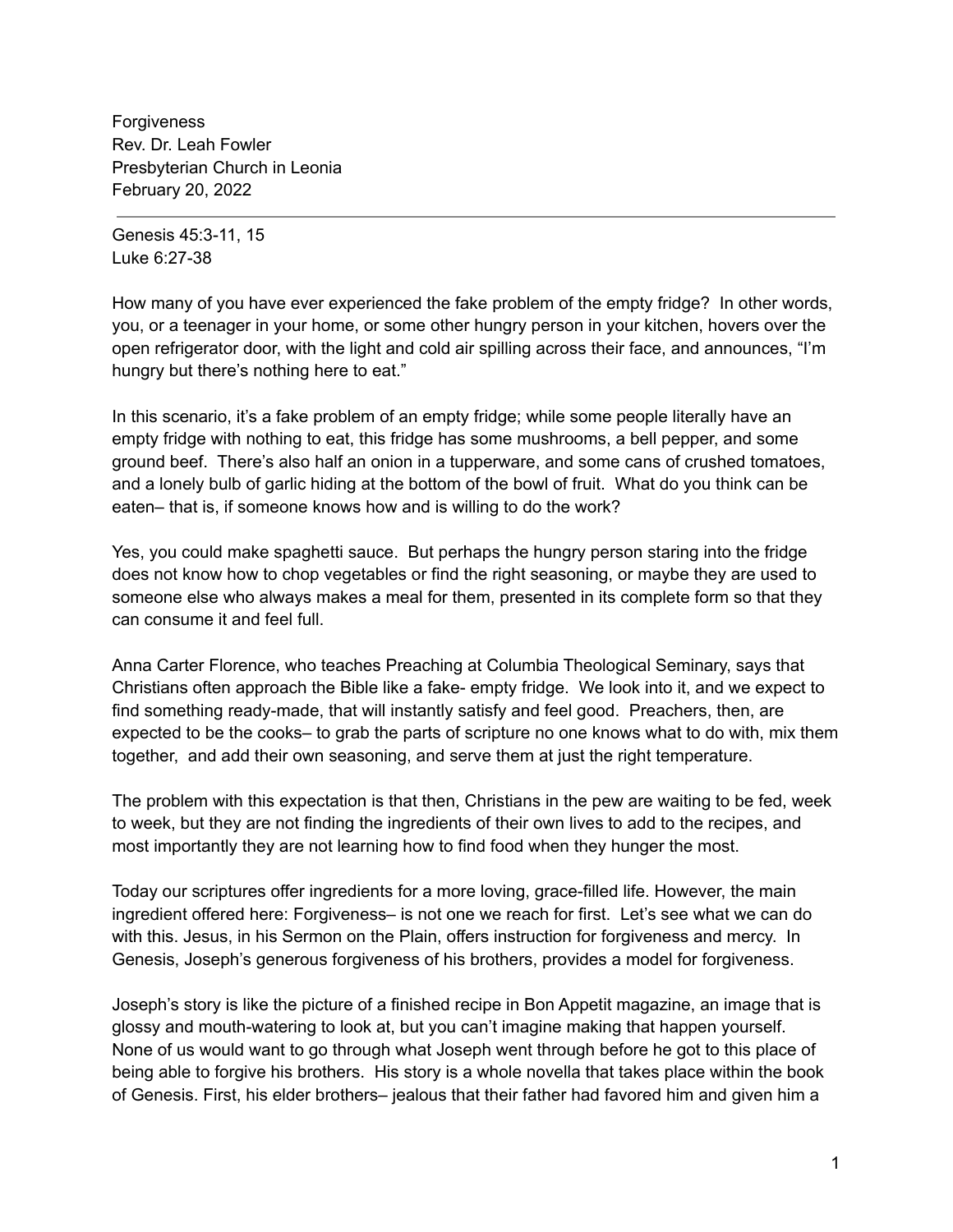precious coat of many colors, threw him into a pit, then sold him off as a slave to Egypt. They dipped Joseph's robe in goat's blood and presented it to their father Jacob, who wept believing his favorite son had been killed.

Once in Egypt, Joseph worked as an enslaved man, but everything he did God blessed. And so, he rose in power, becoming an overseer of much fortune. Then, he was imprisoned under false charges. Still, he gained a reputation for being a skilled dream interpreter, and news of his gift got to Pharaoh. Joseph interpreted Pharaoh's dreams, and predicted that the land would have 7 years of plenty, and 7 years of famine. Therefore, Joseph instructed Pharaoh to carefully preserve food during the time of plenty, so that the people would have enough to eat during the coming time of famine. Pharaoh appointed Joseph as his lead advisor, and gave him an Egyptian name, Zaphenath-paneah; and an Egyptian wife, Asenath.

It turns out that the famine did not just affect Egypt. Way back in Canaan, the land of his brothers, people were starving, too. And so their father Jacob sent the brothers to Egypt in search of food.

What we have as our lectionary scripture looks like a neat little paragraph about forgiveness. But if you read the whole novella, you'll see that before he reveals himself to his brothers, Joseph puts them through a number of tests. He wants to see, are these the same brothers who threw a boy into a pit and then sold him into slavery? Or, have these men become better versions of themselves, shed of any selfish intentions? Joseph's tests aimed to prove their love and loyalty for family, their trustworthiness, and the depth of their repentance. The scripture tells of Joseph going through a wide range of emotions: anger, suspicion, loud weeping, and finally: generous, loving, grace-filled forgiveness.

They say that revenge is a meal best served cold. The cold, ready-to-eat things in my fridge right now are sliced cheese, some yogurt cups of flavors that Kai liked last month but not this month, half a bag of some baby carrots, and some chocolate hummus that I thought was a good idea, until it wasn't, but I just haven't thrown it out yet. Any of these would be fine… for a snack. But I would likely find myself peering again into the fridge in another hour.

As for Joseph, upon the return of his brothers– and remember, this was during the years of a famine throughout the land– Joseph had his steward slaughter an *entire animal* and served his family a feast. Maybe forgiveness is the meal that requires a careful combination of ingredients, time for marination, preparation in the warm oven of tenderness, and served in hot abundance.

Jesus said these words: Love your enemies. Do good to those who hate you. Bless those who curse you. Pray for those who abuse you. Jesus' instructions are not about putting yourself back into a place where you can be abused again. Instead, he is showing us that *we* have the ingredients to make ourselves powerful, even in the face of those who have done us harm. These ingredients: they are a grace.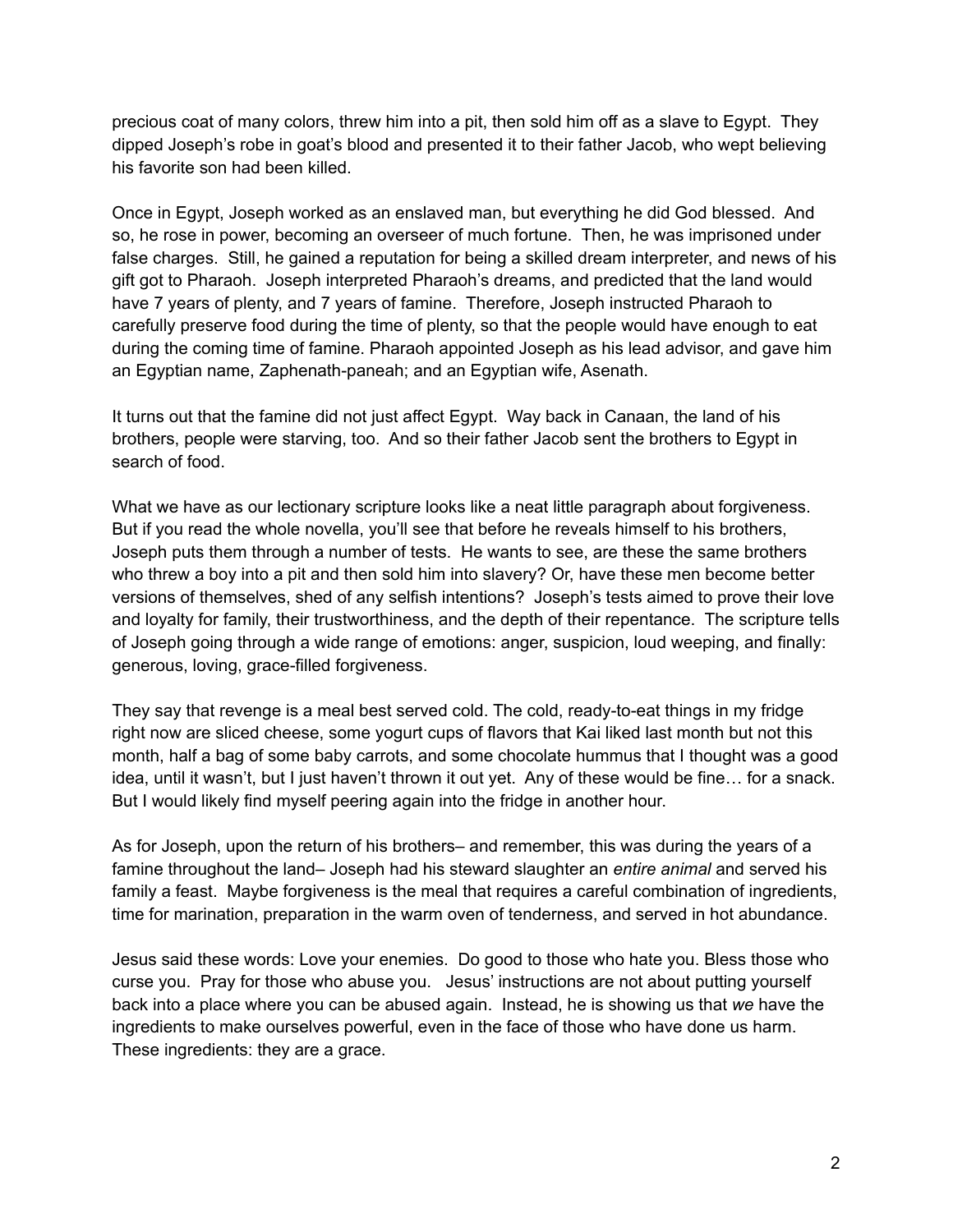A preacher may be able to help tell you how to cook. But a preacher cannot tell you what the source of your hunger is. So now I invite you to have a conversation with yourself: what broken relationships have left you feeling empty? Where do you hunger for healing?

We hear of Ukraine and Russia on the brink of war, and somehow the US is right in the middle of that. We know that disagreements over how we approach a pandemic have festered over 2 years, and are erupting everywhere from local school boards to the Canadian border, to a mental health crisis for a generation of children and youth. We have failed so miserably in talking about racism that we are too nervous to speak words of care for hurting groups out of fear of saying the wrong thing. Instead of working to find meaningful ways to address this hurt, we have resorted to banning talk of it at all in classrooms across the country.

And what of our own friendships, our own families, our own households? What are we holding on to because we do not want or know how to pull together the ingredients for healing or release? In what ways are old grudges and wounds holding us back, keeping us awake at night, or even making us literally sick?

Forgiveness– both giving it, and asking it– is very risky. Riskier than trying an ambitious new recipe for the first time at a meal that really matters. It's a gamble. You could make a fool of yourself. And, let me be clear: Jesus is not asking us to put ourselves up on a butcher block to be destroyed by abusers again and again. There are some people you simply cannot trust with a clean slate.

But where does that leave us when we have been wronged? When we harbor our resentments, we can become like one who has left spoiled meat in the fridge drawer. You meant to do something with it after you first brought it home– cook it, and make it into something that can be nourishing. But instead you tried to forget it was there. You reached for other things. You know it's still there, and yet you pretend it's not. You don't want to deal with the stench of it when you remove it. The trouble is, you know what will happen. Pretty soon it will make all the ingredients in your fridge smell rancid. Sometimes forgiveness is removing that which is harmful from our lives so that all that remains can have a chance at becoming something good and nourishing.

It may feel safer to stick to known recipes: to love those who love you. To do good to those who are good to you. To lend to those you know will pay you back in a timely manner. But Jesus says, there's no grace in that. The Greek word used here– *charis*– gets translated as credit, but it really means gift. And we think of forgiveness as a gift to the one who has wronged us, the one *receiving* forgiveness. But I wonder, maybe forgiveness is also meant to be a gift to the one who has been wronged, but we just keep passing it over, thinking it's something we don't want to use. If we dare to use it, though, we may discover it frees us and opens us up to mercy, to trust, and to love. This grace, this gift, brings us closer to the face of God. It is an act of faith in the transformation that God can call forth in any one of us, to bring us closer to the goodness for which we were made.